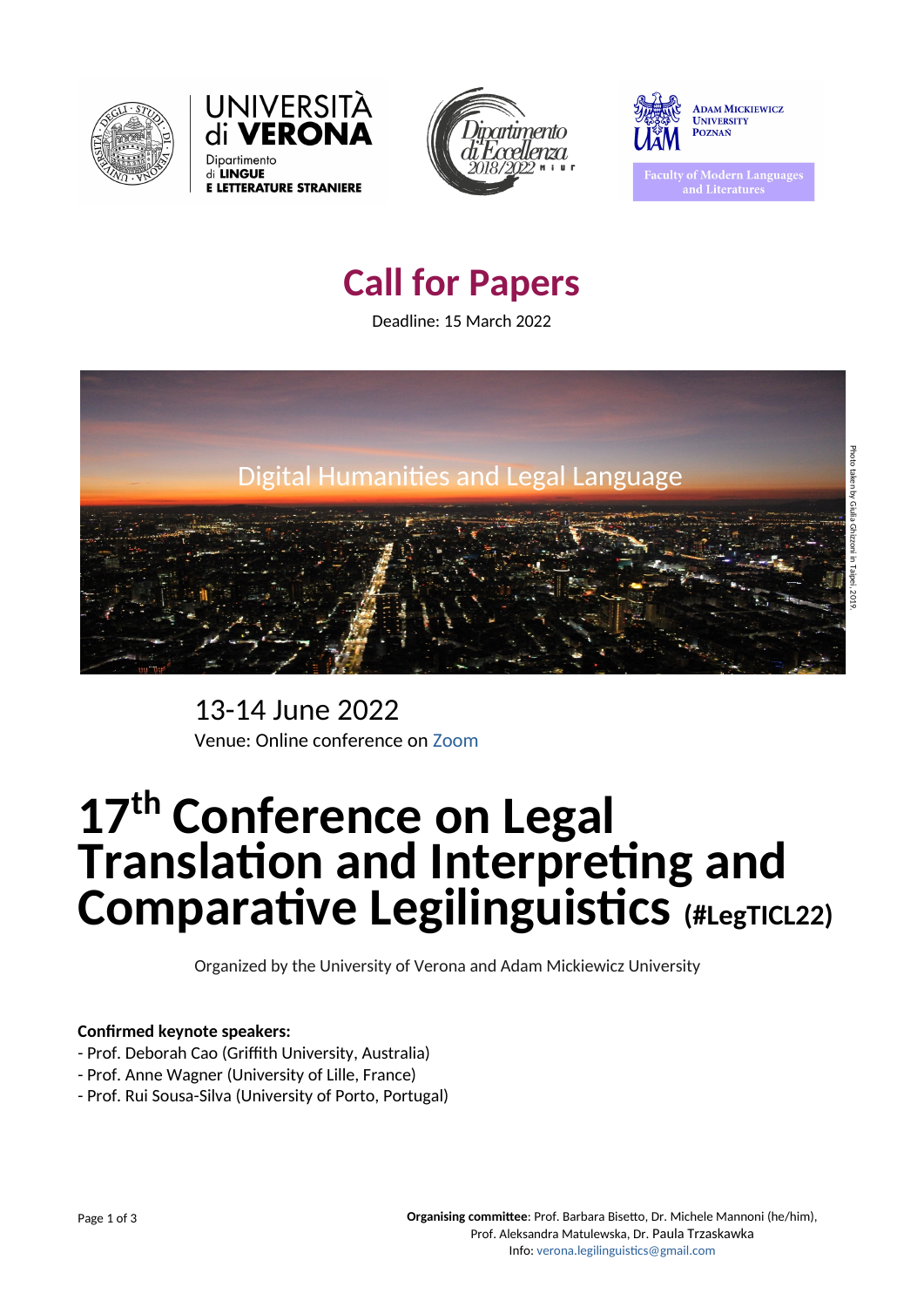





**ADAM MICKIEWICZ UNIVERSITY POZNAŃ** 

**Faculty of Modern Languages** and Literatures

**Organising committee**: Prof. Barbara Bisetto, Dr. Michele Mannoni (he/him), Prof. Aleksandra Matulewska, Dr. Paula Trzaskawka Info: verona.legilinguistics@gmail.com

- Deadline for submission of abstract: 15 March 2022
- Notification of acceptance: 15 April 2022
- Deadline for registration: 30 April 2022
- Conference fee: 20 Euro, to be paid by accepted speakers upon registration
- All times and dates indicated are Italian time

# Call for Paper

#### Focus of the conference

- The focus of the conference will be on **digital humanities**, broadly understood as the integration of humanities disciplines, such as linguistics and translation, with tools provided by computing (e.g., statistics, data mining, data visualisation, software programmes, digital databases, corpora, etc.). Speakers are expected to exemplify how the use of digital humanities contributes to their research in any of the areas whereby **language and law** intersect, including but not limited to the following:
	- Legal language
	- Legal discourse
	- Legal terminology
	- Legal translation and interpreting
	- Legal semiotics
	- Forensic linguistics
	- …

#### **Instructions**

- Speakers interested in presenting a research paper at the conference shall submit an abstract by no later than March 15, 2022.
- Abstracts (ca. 500 words + references) shall be submitted in English through a Google form (https://forms.gle/UAKzcppc4Tp7FPwU6) and need to indicate the following:
	- Author's full name, affiliation, email
	- Introduction to the general topic
	- Data and method used
	- Results or expected results
	- Conclusion and contribution to the current state of the art
	- References (all and only those cited in the abstract)
- Each author can only submit two abstracts: one as main author, the other as co-author.
- Authors are welcome to focus on any language of their choice, including sign languages, non-official language varieties, artificial languages, and dead languages. However, both abstracts and presentations will be delivered in English. Examples need to be shown in the original language and translated in English whenever possible, in order to ensure that anyone reading the abstract or attending the event can easily follow the presentation, regardless of their language background. Examples in languages other than English are expected to be glossed according to the Leipzig glossing rules.
- Presentation will be in the format: 20 minutes for presentation + 10 minutes for Q&A.

Page 2 of 3